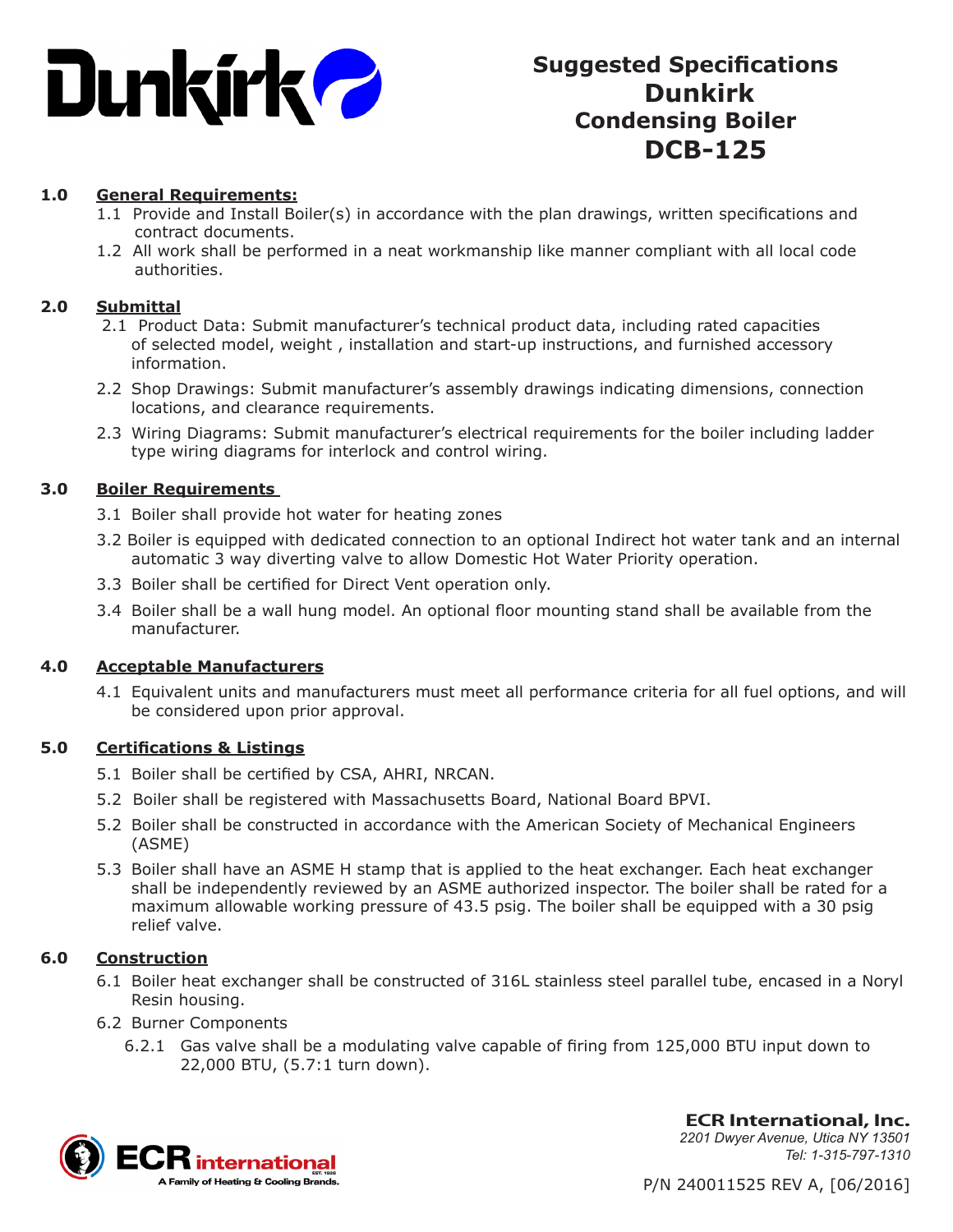

- 6.2.2 Induced draft blower shall be variable speed and controlled by a PCB.
- 6.2.3 Burner shall be constructed of 316L stainless steel.
- 6.2.4 Ignition system shall be direct spark with separate flame sensing rod.
- 6.2.5 Boiler shall include an internal factory installed and wired 2-speed circulator pump.

# **7.0 Control System**

- 7.1 Control system shall be PCB integral controller with an LCD digital display that also includes graphical interface.
- 7.2 Control system shall be self-commissioning, automatically recognizing fuel type (Natural or LP gas), and self-calibrating for optimum combustion and efficiency.
- 7.3 Control shall continuously monitor flame signal and automatically adjust the gas valve during normal operation for maximum efficiency.
- 7.4 Control will sense supply water temperature and adjust firing rate of the boiler to deliver amount of heat needed.
- 7.5 Boiler can accept Indirect Tank temperature sensor to control tank operation and display tank temperature.
- 7.6 Control will sense and display supply water temperature and indicate by icon when boiler is in central heating or domestic water mode.
- 7.7 Control can accept an optional wired Outdoor Air Sensor and have field adjustable reset curves.
- 7.8 Control display error codes and diagnostic information.

# **8.0 Combustion Air And Flue Vent Exhaust**

- 8.1 The boiler shall be Direct Vent only, with materials compatible with those standards, and installed as per the manufacturer's written instruction, plan drawings and all applicable code authorities.
- 8.2 The flue gas exhaust shall connect directly to the boiler at the location labeled.



**ECR International, Inc.** *2201 Dwyer Avenue, Utica NY 13501 Tel: 1-315-797-1310*